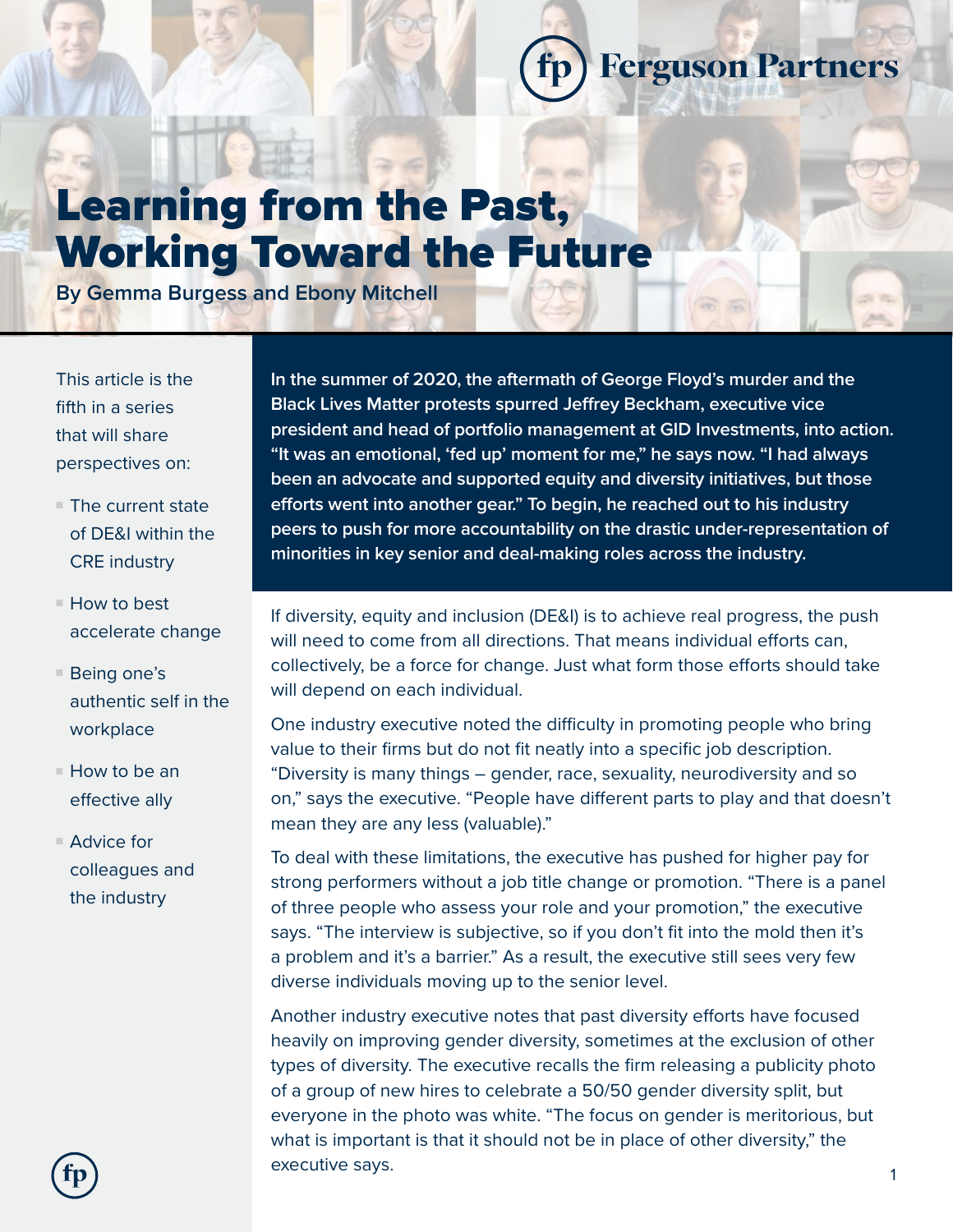#### The Need to Make a Difference

n

n

For many industry executives, the need to serve as a mentor, role model or advocate is a core part of who they are. "It's never been a choice for me," says Ken McIntyre, CEO of the Real Estate Executive Council (REEC). "Every day of my career I've felt like I'm the representative for the Black male employee and that any 'failure' on my part would close the door for many following after me."

As a result, McIntyre wants his success to count for even more. "When I walk through doors, I not only try to keep them open but I also try to widen them and find more doors to open along the way," he says. "DE&I was never optional: My existence is DE&I."

Although there are more DE&I programs, discussions and opportunities available now, these alone will not be enough to move the dial on DE&I. "There is finally intentionality (when considering) people of color for roles where we have not otherwise been considered," says Beckham. "It does not feel like firms are looking at this as meeting a quota but as the key to an inclusive, equitable culture."

However, others are looking for more before they declare DE&I a success. "There are not enough concerted actions to accelerate DE&I at the necessary pace," says Dale Burnett, co-founder and managing director for BIG Equity Investors LLC in New York. "That puts the burden on people of color by focusing on safe, incremental changes because people don't want to take the necessary risks."

McIntyre sees the number of highly capable and qualified diverse candidates reaching higher corporate levels slowly increasing and forcing the majority to accept a broader range of people as business associates, clients and partners. However, "I don't feel that there is a shift underway," he says. "Sure, the amount of talk about equity and inclusion is greater than before, probably greater than ever, but I'm skeptical that those discussions are happening in rooms where there is no diversity around that table to begin with."

### Advice for Current and Future Professionals

DE&I initiatives can help create opportunities for diverse talent, but it is up to individuals to make the most of them. Industry executives have some important advice to help others along this journey and manage their own careers.

Remember your strengths. It is easier to weather the inevitable career ups and downs when you believe in yourself and your capabilities. "You have the ability to shape people's perception of you," says Gwendolyn Hatten Butler, an independent director and a senior advisor to Capri Investment Group. Early in her career, she made it clear that she would do whatever was necessary to be successful. "Don't be afraid to operate beyond your skillset because that's how you learn and grow," she advises.

Stay true to yourself and bring your authentic self to the conversation," advises Tammy K. Jones, cofounder and CEO of Basis Investment Group LLC and chair of the Real Estate Executive Council (REEC). "Never forget that your diversity is your secret sauce and that your unique perspective matters. It's important to make sure that you work for companies that share your values and have a culture of inclusion."

Find the right allies. No one succeeds alone. "The challenges will come and some you can navigate yourself," says one industry executive. Allies can help you deal with the rest if you choose them carefully. "Not all allies are right (for you)," says